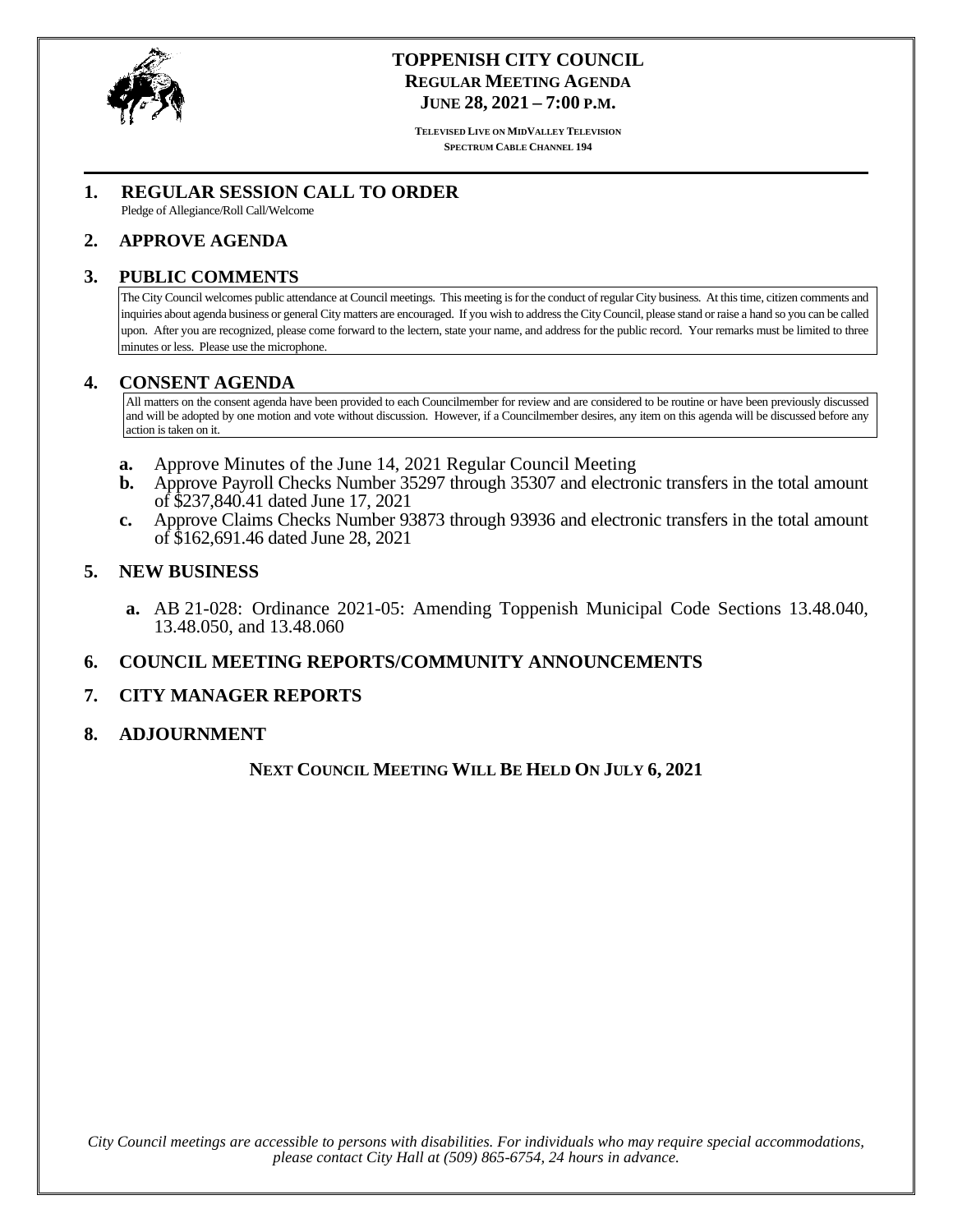## **TOPPENISH CITY COUNCIL Regular Meeting Minutes June 14, 2021**

<span id="page-1-0"></span>Mayor Oaks called the meeting to order at 7:00 p.m.

## **UPDATED MASK GUIDELINES**

CC Riojas recited the City of Toppenish Updated Mask Guidelines to direct masks are required for unvaccinated and partially vaccinated individuals, and optional for fully vaccinated individuals.

## **ROLL CALL**

Attendees: Mayor Mark Oaks, Mayor Pro Tem Elpidia Saavedra, and Councilmembers Loren Belton, Naila Duval, George Garcia, and Clara Jiménez. Absent: Councilmember Juan Ceja. Staff: Administrative Services Director Debbie Zabell (ASD Zabell), City Attorney Gary Cuillier, Public Works Superintendent Rocky Wallace (PWS Wallace), City Clerk Heidi Riojas (CC Riojas), and Cable Television Manager Judy Devall (CATV Devall).

CC Riojas conducted roll call for each City Councilmember to respond their attendance at the meeting. Mayor Oaks, Mayor Pro Tem Saavedra, and Councilmembers Belton, Duval, Garcia, and Jiménez responded their attendance during roll call. Councilmember Ceja was absent from the meeting.

## **APPROVE AGENDA**

Mayor Pro Tem Saavedra moved, seconded by Councilmember Jiménez to approve the June 14, 2021 Agenda. Motion carried unanimously.

## **PUBLIC COMMENT**

None.

## **CONSENT AGENDA**

Councilmember Jiménez moved, seconded by Councilmember Garcia to approve Consent Agenda items a and d:

- a. Approve Minutes of the May 24, 2021 Regular Council Meeting
- b. Approve Minutes of the June 7, 2021 Study Session
- c. Approve Payroll Checks Number 35285 through 35296 and electronic transfers in the total amount of \$195,557.60 dated June 2, 2021
- d. Approve Claims Checks Number 93793 through 93872 and electronic transfers in the total amount of \$212,745.55 dated June 14, 2021 and void Electronic Transfer NREFTAP258

Motion carried unanimously.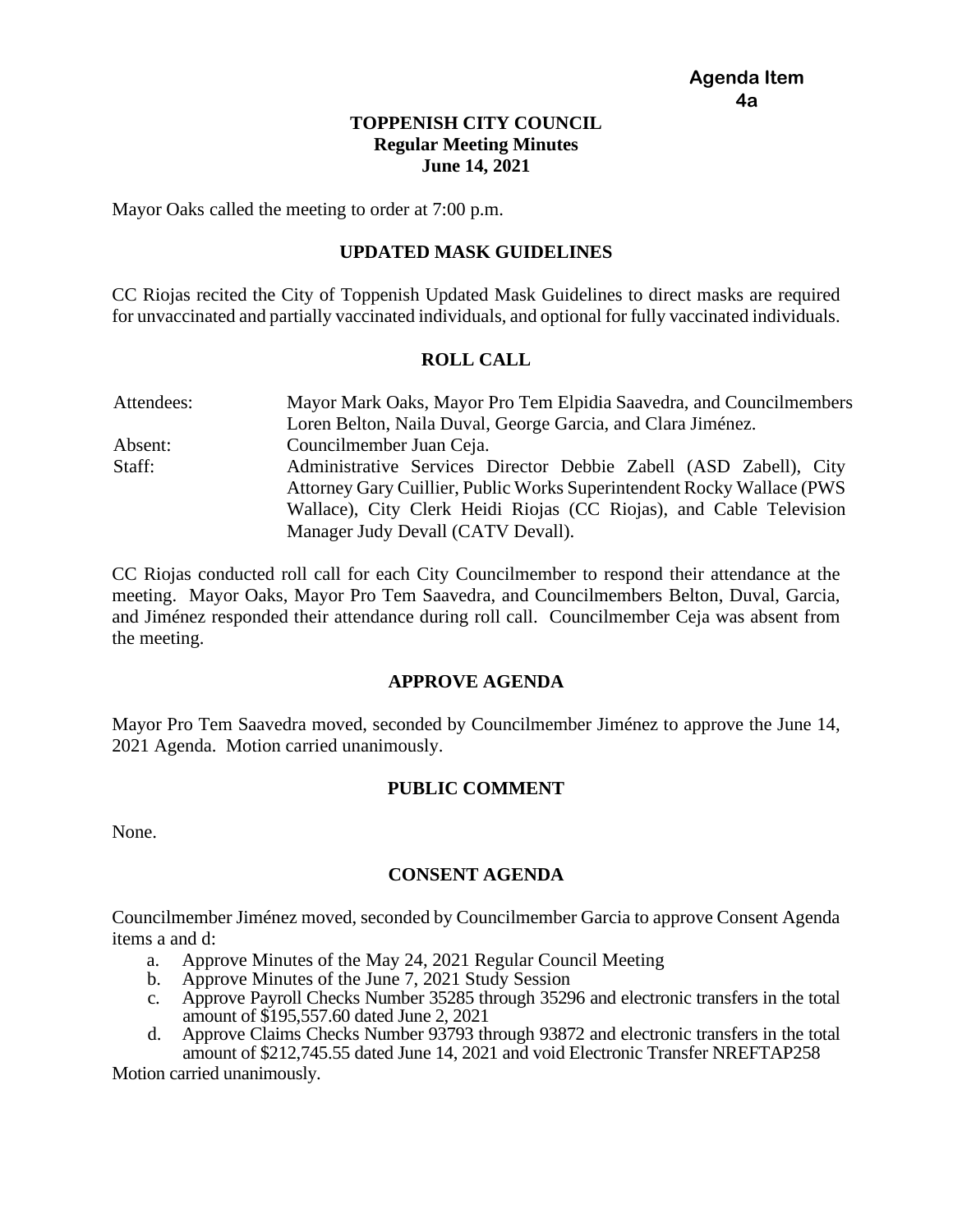## **PUBLIC HEARING**

## **Public Hearing Regarding Adopting Six-Year Transportation Improvement Program for the Years 2022 through 2027: Presentation by Public Works Superintendent Rocky Wallace**

Mayor Oaks opened the public hearing at 7:04 p.m.

PWS Wallace noted the public hearing was required for adoption of the Six-Year Transportation Improvement Program for years of 2022 through 2027. He discussed the 12 proposed projects that include: Jackson Street Extension Improvements, South Juniper Street and Jackson Street Improvements, the Mural Attraction Sidewalk Improvements, Asotin Avenue Improvements, South Toppenish Avenue Improvements, Idaho Street Extension, Fourth Avenue Reconstruction, King Lane Improvements, Fire Station Improvements, Police Station Improvements, Berger Lane, Adams Avenue, and Brooks Lane Roadway Improvements.

John Cerna, 510 South Juniper Street, and as the Toppenish School District Superintendent recited the letter he sent to Permit Services Coordinator Shaul documenting several reasons the District opposes the current design for the Jackson Street Extension to Ward Road. He noted previous safety concerns shared with City staff recommending the closure of the ramp off Highway 97 onto Ward Road. In addition, Mr. Cerna stated the participation of the Yakama Nation, as the adjoining property owner, in donating 15 feet of right of way on the South side of the proposed project. Without fulfilling the noted items for the safety of the students, parents, visitors, and staff, the District will not support the proposed project.

There being comments no further comment from the public, Mayor Oaks closed the public hearing at 7:19 p.m.

## **NEW BUSINESS**

## **Resolution 2021-19: A Resolution Adopting the Six Year Transportation Improvement Program for the Years 2022 through 2027.**

Councilmember Belton moved, seconded by Councilmember Duval to adopt Resolution 2021-19. Motion carried unanimously.

## **Resolution 2021-20: A Resolution of the City Council of the City of Toppenish, Washington Updating Fee Schedules A And B.**

Mayor Pro Tem Saavedra moved, seconded by Councilmember Jiménez to adopt Resolution 2021- 20. Motion carried unanimously.

## **Set Agenda for the July 6, 2021 Study Session.**

ASD Zabell reported that the Office of Financial Management notified the City of its eligibility to receive Coronavirus Local Fiscal Recovery Funds from the Federal American Rescue Plan Act (ARPA). The City is forecasted to receive a total of \$2,459,014.00 over the next two years. During the discussion, Council inquired if funding for the swimming pool and recreation are eligible uses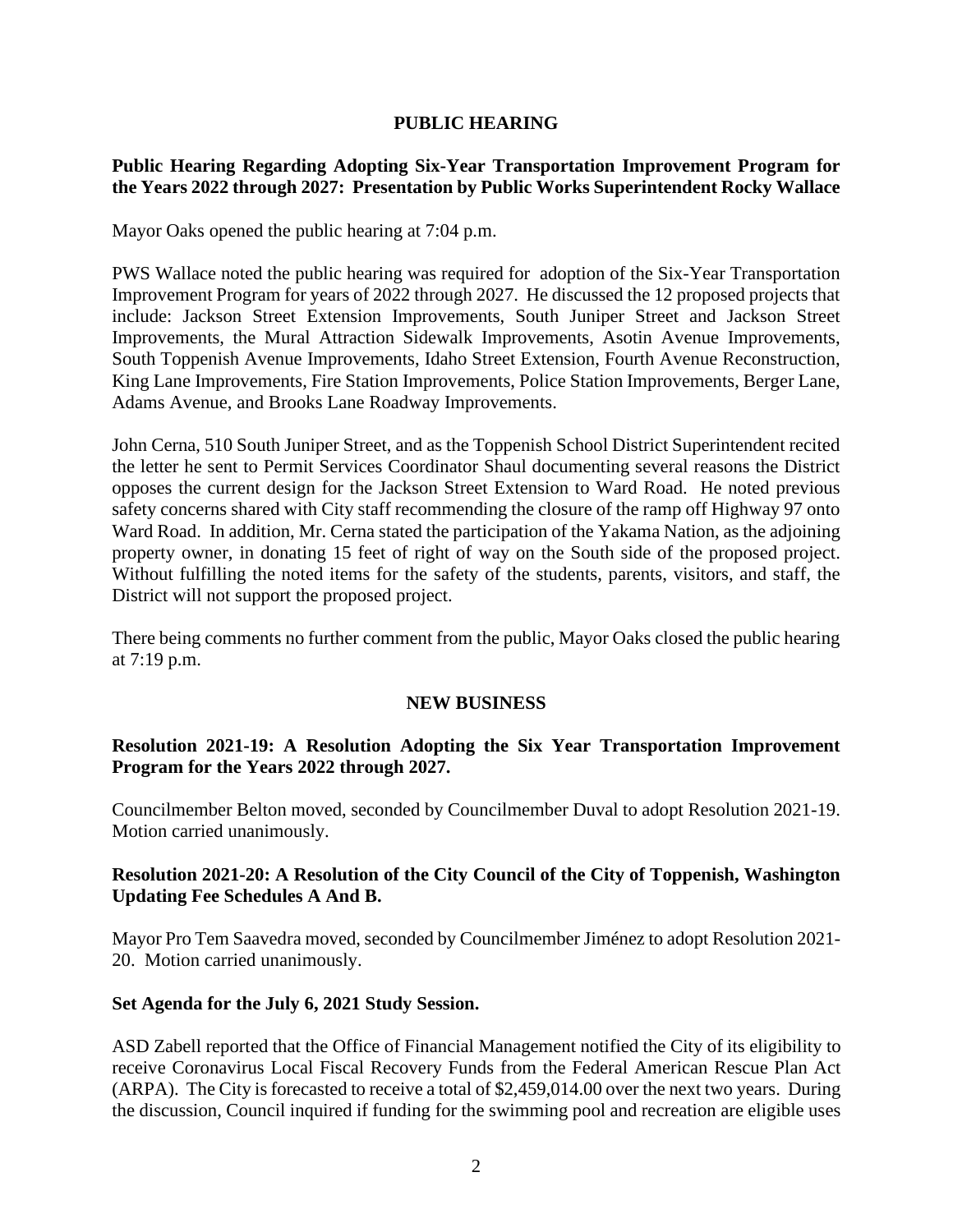of ARPA funds. ASD Zabell responded staff will look into the eligible ARPA uses and present proposed projects for Council to discuss and consider during the July 6, 2021 Study Session.

## **COUNCIL MEETING REPORTS/COMMUNITY ANNOUNCEMENTS**

Mayor Pro Tem Saavedra had nothing to report.

Councilmember Belton had nothing to report.

Councilmember Duval encouraged the public to first call the Police Department to report theft, graffiti, and other public safety concerns. She also noted that a vaccination clinic will be available at Post Office Park in the afternoon on Wednesday, June 16, 2021.

Councilmember Garcia had nothing to report.

Councilmember Jiménez had nothing to report.

Mayor Oaks announced the upcoming Fourth of July weekend activities on Friday, July 2, 2021 and Saturday, July 3, 2021 to include the Toppenish Rodeo in the evenings on Friday and Saturday, and also in the morning on Saturday the Lions Club Breakfast will be available in Post Office Park and followed with the Chamber's Wild West Parade in the downtown.

## **CITY MANAGER REPORT**

ASD Zabell had nothing to report on behalf of City Manager Hoyt.

## **ADJOURNMENT**

There being no further business to come before the Council, the meeting adjourned at 7:30 p.m.

## MARK OAKS, MAYOR

\_\_\_\_\_\_\_\_\_\_\_\_\_\_\_\_\_\_\_\_\_\_\_\_\_\_\_\_\_\_\_\_\_\_\_\_\_\_\_\_\_

HEIDI RIOJAS, CMC, CITY CLERK

\_\_\_\_\_\_\_\_\_\_\_\_\_\_\_\_\_\_\_\_\_\_\_\_\_\_\_\_\_\_\_\_\_\_\_\_\_\_\_\_\_\_\_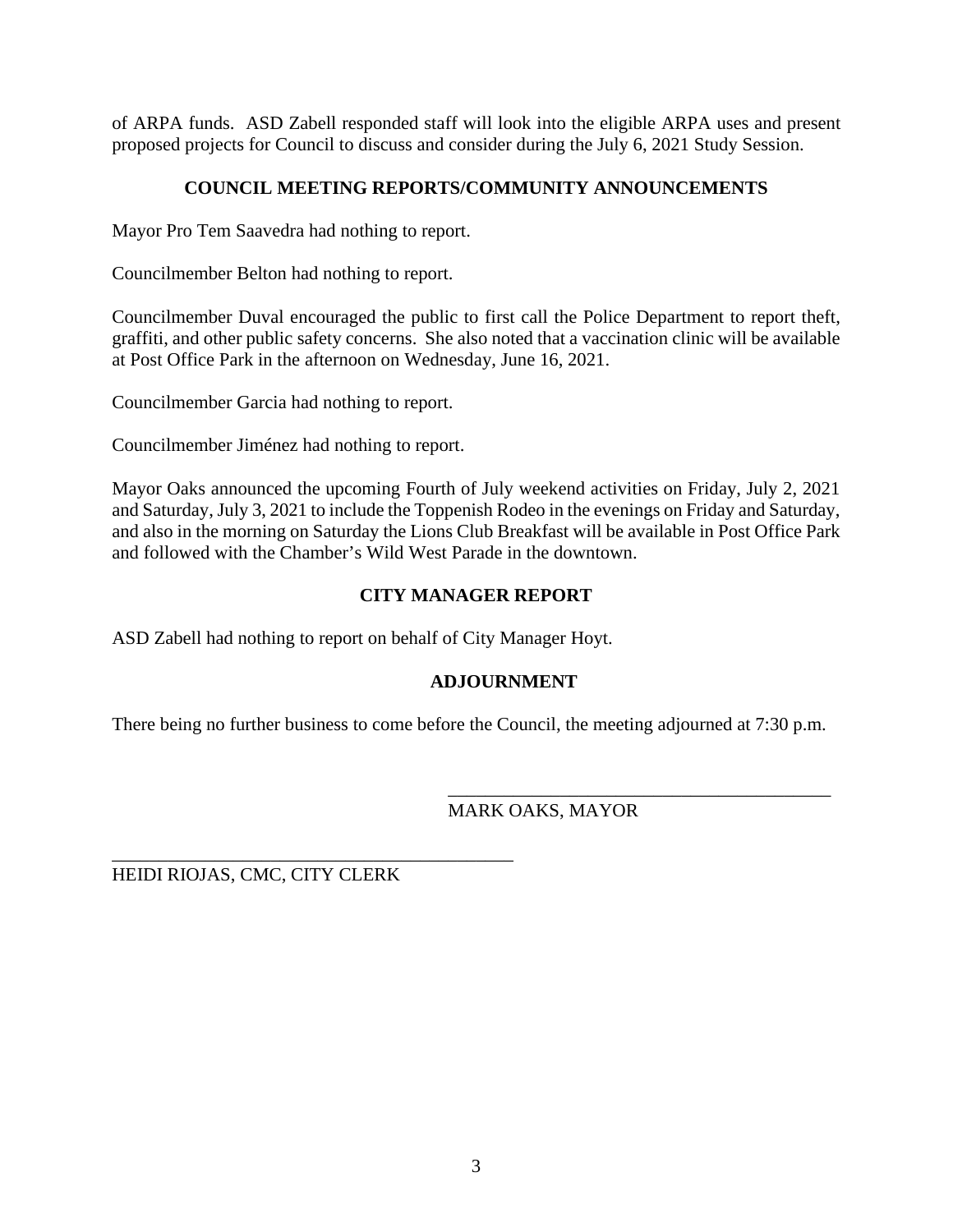## **Payroll Check Register**

Payroll for Period 6/1/2021 - 6/15/2021

<span id="page-4-0"></span>

| <b>Fund Number</b> | <b>Description</b>                          | Amount       |
|--------------------|---------------------------------------------|--------------|
| 001-000-013        | Executive                                   | \$5,540.75   |
| 001-000-014        | Finance, Record                             | \$19,385.05  |
| 001-000-017        | <b>Risk Management</b>                      | \$5,269.25   |
| 001-000-018        | <b>Central Services, Personnel Services</b> | \$5,980.58   |
| 001-000-021        | Law Enforcement                             | \$62,469.39  |
| 001-000-022        | <b>Fire Services</b>                        | \$36,618.19  |
| 001-000-024        | Protective Inspections                      | \$1,826.99   |
| 001-000-058        | <b>Planning and Community Development</b>   | \$456.76     |
| 001-000-076        | Pool, Park Facilities                       | \$6,015.19   |
| 030-000-021        | Criminal Justice Fund                       | \$24,250.23  |
| 101-000-000        | <b>Street Fund</b>                          | \$4,179.00   |
| 108-000-000        | Cemetery Fund                               | \$5,120.62   |
| 401-000-000        | Water Fund                                  | \$18,565.09  |
| 403-000-000        | Wastewater Fund                             | \$22,687.83  |
| 405-000-000        | Solid Waste Fund                            | \$14,913.93  |
| 457-000-000        | Cable TV Fund                               | \$4,561.56   |
|                    | <b>Grand Total</b>                          | \$237,840.41 |

Payroll Checks 35297 - 35307 and Electronic Transfers.

I, the undersigned, do hereby certify under penalty of perjury that the materials have been furnished, the services rendered or the labor performed as described herein, that any advance payment is due and payable pursuant to a contract or is available as an option for full or partial fulfillment of a contractual obligation, and that the claim is a just, due and unpaid obligation against the City of Toppenish, and that I am authorized to authenticate and certify to said claim.

Ceppe Capell<br>Debbie Zabell, Administrative Services Director

*June 17, 2021*

Date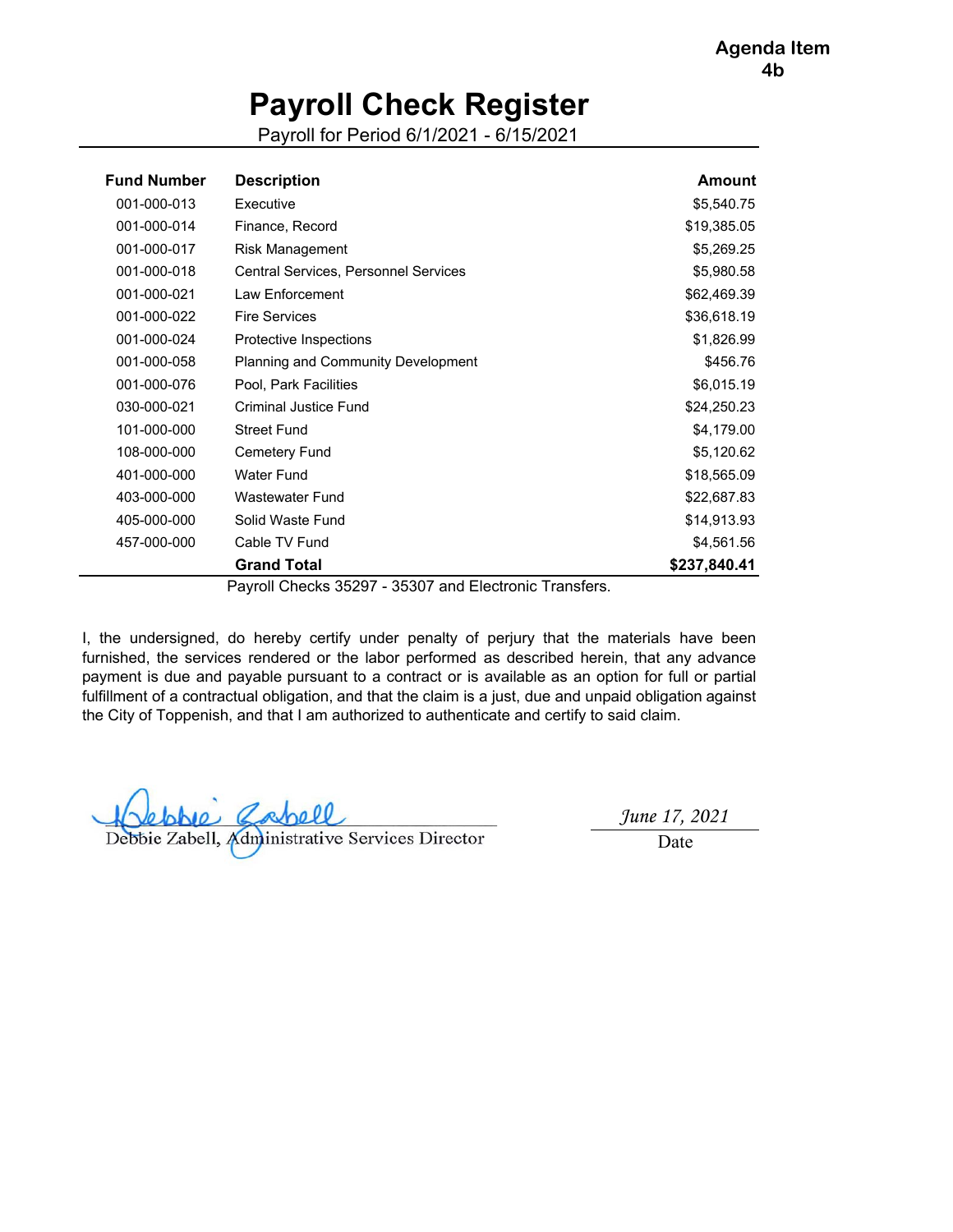**[Agenda Item](#page-0-0) 4c**

# **Accounts Payable Check Register**

<span id="page-5-0"></span>

| June 28, 2021 |                                             |                                                                    |               |  |
|---------------|---------------------------------------------|--------------------------------------------------------------------|---------------|--|
| <b>Number</b> | <b>Vendor Name</b>                          | <b>Account Description</b>                                         | <b>Amount</b> |  |
| 93873         | Castaneda, Ryan                             | Travel                                                             | \$154.00      |  |
| 93874         | Perry, Chris                                | Travel                                                             | \$154.00      |  |
| 93875         | <b>Amazon Capital Services</b>              | <b>Office &amp; Operating Supplies</b>                             | \$286.78      |  |
|               |                                             | Operating/Maintenance Supplies - General                           | \$20.22       |  |
|               |                                             | Operating/Maintenance Supplies - Traffic<br><b>Control Devices</b> | \$89.85       |  |
|               |                                             | <b>Check Total:</b>                                                | \$396.85      |  |
| 93876         | Bleyhl Farm Service, Inc.                   | <b>City Utility Services</b>                                       | \$32.00       |  |
|               |                                             | Electricity                                                        | \$228.00      |  |
|               |                                             | Leases                                                             | \$2,300.00    |  |
|               |                                             | Check Total:                                                       | \$2,560.00    |  |
| 93877         | <b>BORArchitecture, PLLC</b>                | Professional Services - Capital                                    | \$2,362.50    |  |
| 93878         | Burrows Tractor Inc.                        | Operating/Maint. Supplies - Vehicles                               | \$669.11      |  |
| 93879         | <b>Calibre Press</b>                        | Memberships & Registrations                                        | \$495.00      |  |
| 93880         | Cascade Natural Gas Corp.                   | Fuel for Heating                                                   | \$58.15       |  |
|               |                                             | Fuel for Heating - Fire                                            | \$56.34       |  |
|               |                                             | Fuel for Heating - Library                                         | \$14.60       |  |
|               |                                             | Fuel for Heating - Police                                          | \$79.86       |  |
|               |                                             | Fuel for Heating - Streets                                         | \$41.17       |  |
|               |                                             | Fuel for Heating - Swimming Pool                                   | \$14.60       |  |
|               |                                             | Check Total:                                                       | \$264.72      |  |
| 93881         | CenturyLink Communications, Inc.            | Telephone                                                          | \$72.16       |  |
| 93882         | Chandler Distributing Co. Inc.              | <b>Fuel Vehicles</b>                                               | \$7,452.67    |  |
|               |                                             | Fuel Vehicles - Street Sweeper                                     | \$320.10      |  |
|               |                                             | Fuel Vehicles - WWTP                                               | \$358.76      |  |
|               |                                             | Check Total:                                                       | \$8,131.53    |  |
| 93883         | Cintas Corporation #605                     | Rentals                                                            | \$72.78       |  |
|               |                                             | Uniform Cleaning                                                   | \$199.92      |  |
|               |                                             | <b>Check Total:</b>                                                | \$272.70      |  |
| 93884         | City of Sunnyside - Finance Dept.           | <b>Medical Services</b>                                            | \$22.63       |  |
| 93885         | City of Toppenish                           | Sewer System Imp - Engineering                                     | \$250.00      |  |
| 93886         | Conley Engineering, Inc.                    | <b>Professional Services</b>                                       | \$1,334.60    |  |
| 93887         | Elwood Staffing Services, Inc.              | <b>Professional Services</b>                                       | \$2,376.84    |  |
| 93888         | Garza, Antonio & Annabel                    | Sewer Sales Residential                                            | \$75.70       |  |
|               |                                             | Solid Waste Services                                               | \$19.47       |  |
|               |                                             | <b>Water Sales Residential</b>                                     | \$71.22       |  |
|               |                                             | Check Total:                                                       | \$166.39      |  |
| 93889         | Gray & Osborne, Inc.                        | Sewer System Imp - Engineering                                     | \$55,205.74   |  |
| 93890         | H.D. Fowler Company                         | Operating/Maintenance Supplies - General                           | \$1,989.78    |  |
| 93891         | HLA Engineering and Land<br>Surveying, Inc. | Jackson Street - Eng Services                                      | \$2,740.03    |  |
|               |                                             | <b>Professional Services</b>                                       | \$9,111.50    |  |
|               |                                             | Professional Services - Capital                                    | \$17,883.50   |  |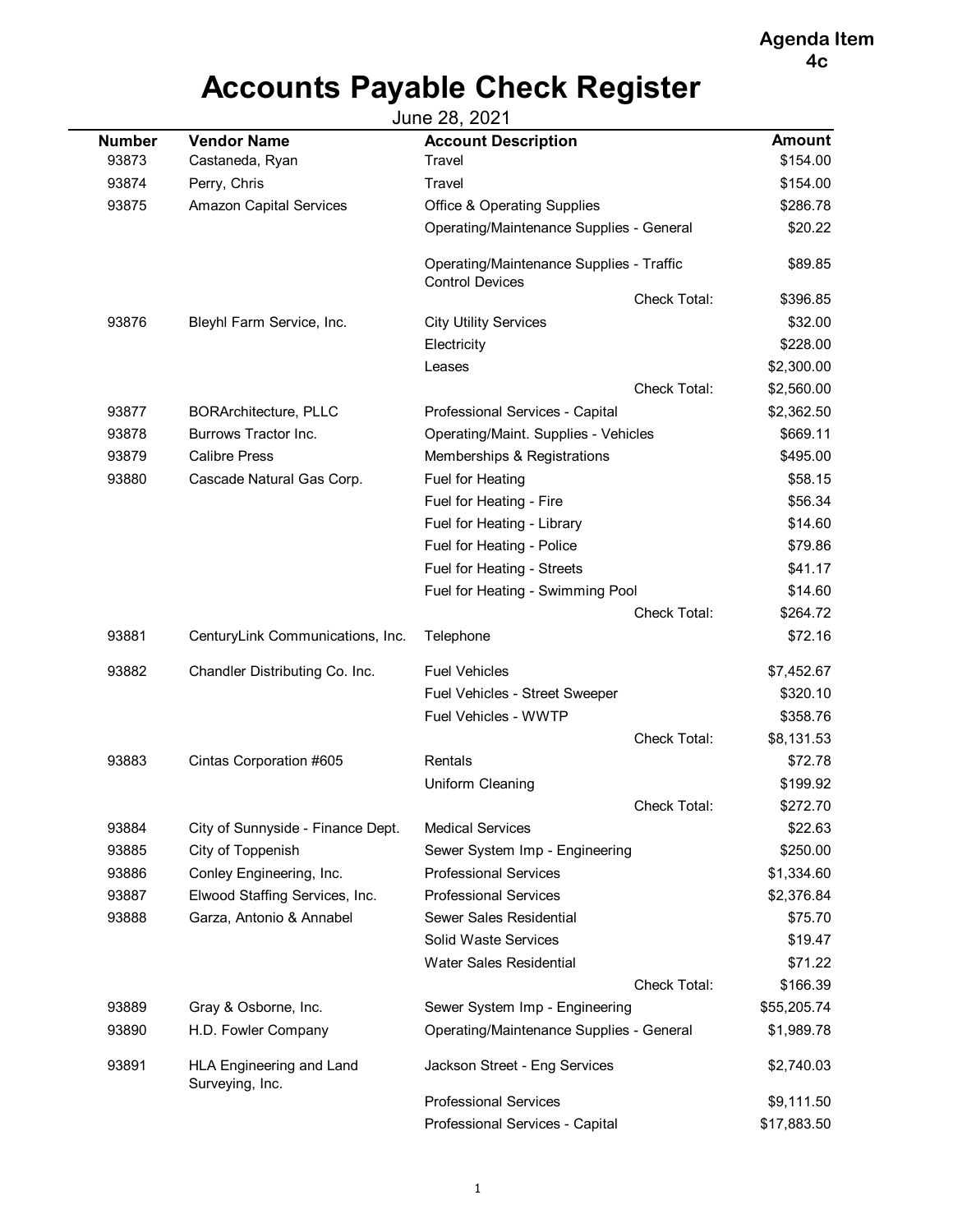| Number | <b>Vendor Name</b>                                                         | <b>Account Description</b><br>Professional Services - Engineering Plan |                     | <b>Amount</b><br>\$720.00 |
|--------|----------------------------------------------------------------------------|------------------------------------------------------------------------|---------------------|---------------------------|
|        |                                                                            | Review<br>Water Meter Replacement Project -                            |                     | \$1,417.00                |
|        |                                                                            | Engineering<br>West First Ave Sidewalk Improvements -<br>Engineering   |                     | \$3,159.59                |
|        |                                                                            |                                                                        | <b>Check Total:</b> | \$35,031.62               |
| 93892  | J.P. Cooke Company                                                         | <b>Office &amp; Operating Supplies</b>                                 |                     | \$106.30                  |
| 93893  | Johnson Controls Security Solutions Alarm Monitoring<br><b>LLC</b>         |                                                                        |                     | \$542.27                  |
| 93894  | <b>JSR Furniture Company</b>                                               | <b>Professional Services</b>                                           |                     | \$1,225.00                |
| 93895  | Kruse, Peter                                                               | <b>LEOFF Out Pocket Medical</b>                                        |                     | \$1,735.20                |
| 93896  | Marney Electric, LLC                                                       | Repair & Maintenance Equipment                                         |                     | \$955.39                  |
| 93897  | Menke Jackson Beyer, LLP                                                   | <b>Legal Services</b>                                                  |                     | \$44.02                   |
| 93898  | Monzingo, Joseph P & Janay L                                               | Sewer Sales Residential                                                |                     | \$82.51                   |
|        |                                                                            | Solid Waste Services                                                   |                     | \$21.21                   |
|        |                                                                            | <b>Water Sales Residential</b>                                         |                     | \$144.87                  |
|        |                                                                            |                                                                        | <b>Check Total:</b> | \$248.59                  |
| 93899  | Municipal Emergency Services Inc.                                          | Personal Protective Equipment                                          |                     | \$190.08                  |
|        |                                                                            | Uniforms & Clothing                                                    |                     | \$135.00                  |
|        |                                                                            |                                                                        | Check Total:        | \$325.08                  |
| 93900  | Musgrave, Daniel N                                                         | Memberships & Registrations                                            |                     | \$102.00                  |
| 93901  | Office Depot Card Plan                                                     | <b>Office &amp; Operating Supplies</b>                                 |                     | \$17.25                   |
| 93902  | O'Reilly Auto Parts                                                        | <b>Operating/Maintenance Supplies - Vehicles</b>                       |                     | \$37.18                   |
| 93903  | Pacific Alliance Title                                                     | <b>Solid Waste Services</b>                                            |                     | \$21.90                   |
|        |                                                                            | <b>Water Sales Residential</b>                                         |                     | \$26.62                   |
|        |                                                                            |                                                                        | <b>Check Total:</b> | \$48.52                   |
| 93904  | Pacific Northwest Emergency<br>Equipment Co. DBA General Fire<br>Apparatus | Small Tools & Minor Equipment                                          |                     | \$613.44                  |
| 93905  | Pacific Office Automation                                                  | Rentals                                                                |                     | \$126.37                  |
| 93906  | Pacific Office Automation Inc                                              | Rentals                                                                |                     | \$321.84                  |
| 93907  | Pacific Power & Light Co.                                                  | Electricity - City Hall                                                |                     | \$289.28                  |
|        |                                                                            | Electricity - Fire                                                     |                     | \$426.44                  |
|        |                                                                            | Electricity - Police                                                   |                     | \$566.58                  |
|        |                                                                            | Electricity - Swimming Pool                                            |                     | \$142.12                  |
|        |                                                                            | <b>Lift Station Electricity</b>                                        |                     | \$54.73                   |
|        |                                                                            |                                                                        | Check Total:        | \$1,479.15                |
| 93908  | Pacific Power & Light Co.                                                  | Electricity                                                            |                     | \$7,316.42                |
|        |                                                                            | Electricity - Cemetery                                                 |                     | \$296.76                  |
|        |                                                                            | Electricity - Parks                                                    |                     | \$202.56                  |
|        |                                                                            | <b>Electricity - Street Lights</b>                                     |                     | \$3,913.00                |
|        |                                                                            | Electricity - Traffic Signals                                          |                     | \$279.53                  |
|        |                                                                            | <b>Lift Station Electricity</b>                                        |                     | \$605.76                  |
|        |                                                                            | <b>WWTP Electricity</b>                                                |                     | \$6,715.86                |
|        |                                                                            |                                                                        | Check Total:        | \$19,329.89               |
| 93909  | <b>Paul Deccio Installations</b>                                           | Service Repair/Maintenance Vehicles                                    |                     | \$550.80                  |
| 93910  | Pitney Bowes Global Financial<br>Services                                  | Rentals                                                                |                     | \$460.94                  |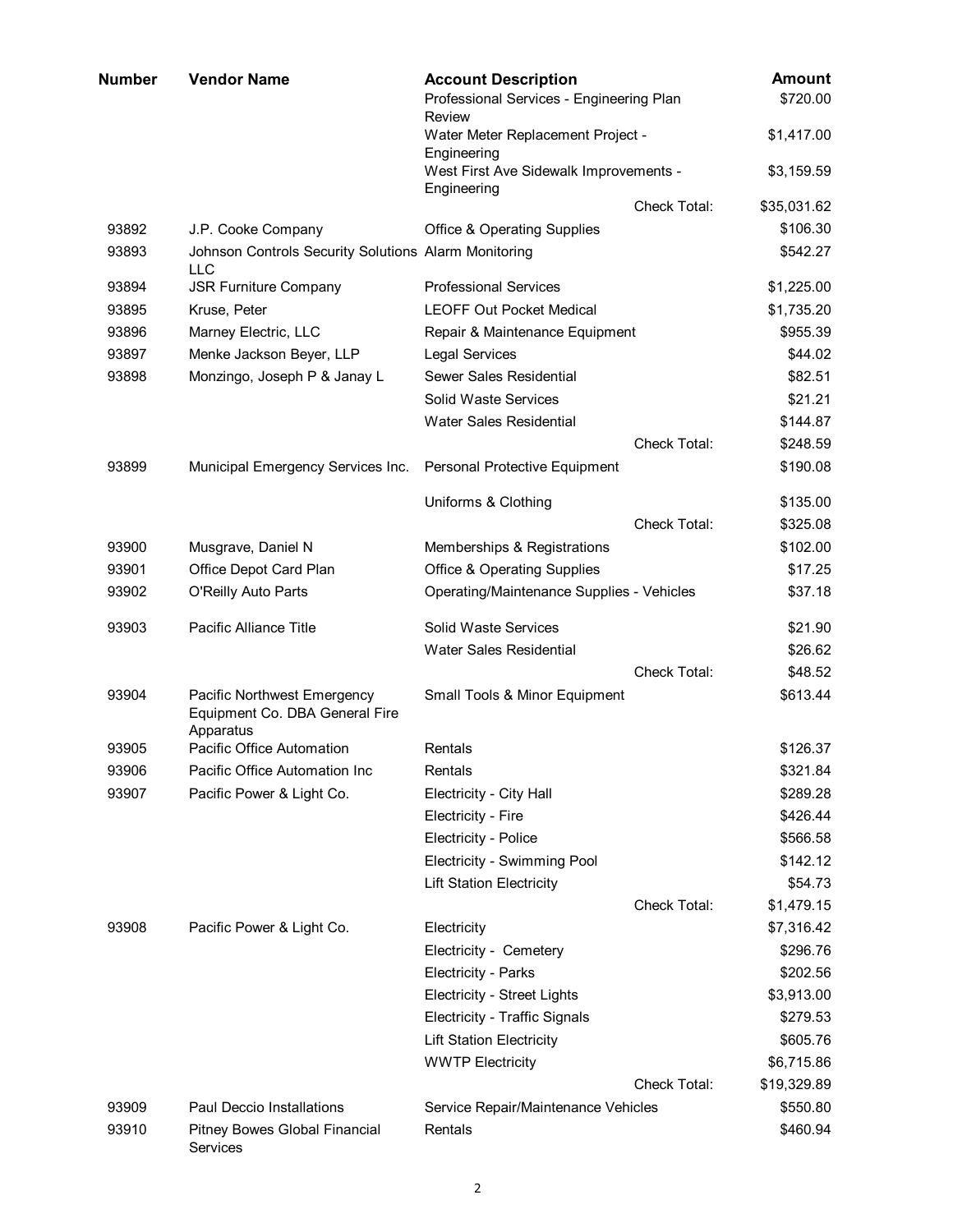| Number<br>93911 | <b>Vendor Name</b><br>Powerplan - OIB         | <b>Account Description</b><br>Operating/Maintenance Supplies - Vehicles | <b>Amount</b><br>\$25.12 |
|-----------------|-----------------------------------------------|-------------------------------------------------------------------------|--------------------------|
| 93912           | Rathbun Iron Works Inc.                       | Operating/Maintenance Supplies - Vehicles                               | \$42.62                  |
|                 |                                               | Service Repair/Maintenance - Fire Dept<br><b>Building</b>               | \$259.19                 |
|                 |                                               | Check Total:                                                            | \$301.81                 |
| 93913           | Ruggles Auto Repair, Inc                      | Service Repair/Maintenance Vehicles                                     | \$296.20                 |
| 93914           | Standard Paint & Flooring LLC                 | Operating/Maintenance Supplies - Traffic<br><b>Control Devices</b>      | \$270.52                 |
| 93915           | Sunnyside Sun                                 | Advertising                                                             | \$101.51                 |
| 93916           | Symbolarts                                    | Uniforms & Clothing                                                     | \$699.57                 |
| 93917           | The Janitor's Closet                          | Janitorial Services - Police Department                                 | \$371.00                 |
|                 |                                               | <b>Operating/Maint. Supplies</b>                                        | \$26.16                  |
|                 |                                               | Check Total:                                                            | \$397.16                 |
| 93918           | The Lockshop                                  | <b>Office &amp; Operating Supplies</b>                                  | \$58.86                  |
| 93919           | Tobia, Brandon James                          | Memberships & Registrations                                             | \$58.00                  |
| 93920           | Tri-Valley Constructiion, Inc.                | Professional Services - Capital                                         | \$486.00                 |
| 93921           | <b>Valley Ford</b>                            | Service Repair/Maintenance Vehicles                                     | \$46.48                  |
| 93922           | Verizon Wireless                              | Telephone                                                               | \$1,726.69               |
|                 |                                               | Telephone - Utility Billing                                             | \$41.68                  |
|                 |                                               | Check Total:                                                            | \$1,768.37               |
| 93923           | Vision Forms, LLC.                            | Postage                                                                 | \$1,161.62               |
|                 |                                               | <b>Professional Services</b>                                            | \$589.43                 |
|                 |                                               | Check Total:                                                            | \$1,751.05               |
| 93924           | WA ST Criminal Justice Training<br>Commission | Memberships & Registrations                                             | \$900.00                 |
| 93925           | WA St Dept of Licensing                       | Weapon Permit - DOL License                                             | \$72.00                  |
| 93926           | WA St Dept of Transportation                  | Repair & Maintenance Equipment - Traffic<br><b>Control Devices</b>      | \$182.00                 |
| 93927           | Walker Car Wash Inc.                          | Operating/Maint. Supplies - Vehicles                                    | \$18.00                  |
|                 |                                               | Operating/Maintenance Supplies - General                                | \$14.00                  |
|                 |                                               | Service Repair/Maintenance Vehicles                                     | \$114.00                 |
|                 |                                               | Check Total:                                                            | \$146.00                 |
| 93928           | Wapenish Sand & Gravel                        | Operating/Maintenance Supplies - General                                | \$1,107.98               |
| 93929           | <b>Washington State Treasurer</b>             | Death Investigation Account                                             | \$63.32                  |
|                 |                                               | <b>Highway Safety Account</b>                                           | \$301.68                 |
|                 |                                               | <b>Judicial Information Services</b>                                    | \$1,746.58               |
|                 |                                               | School Zone Safety                                                      | \$37.33                  |
|                 |                                               | State General Fund 40                                                   | \$4,569.07               |
|                 |                                               | State General Fund 50                                                   | \$2,546.63               |
|                 |                                               | State General Fund 54                                                   | \$65.97                  |
|                 |                                               | State Patrol Highway Account                                            | \$359.19                 |
|                 |                                               | Trauma Care                                                             | \$222.82                 |
|                 |                                               | Traumatic Brain Injury Account                                          | \$165.62                 |
|                 |                                               | WA Auto Theft Prevention Authority Act                                  | \$446.36                 |
|                 |                                               | Check Total:                                                            | \$10,524.57              |
| 93930           | Weinmann, Gene E.                             | Postage                                                                 | \$2.75                   |
|                 |                                               | <b>Professional Services</b>                                            | \$1,800.00               |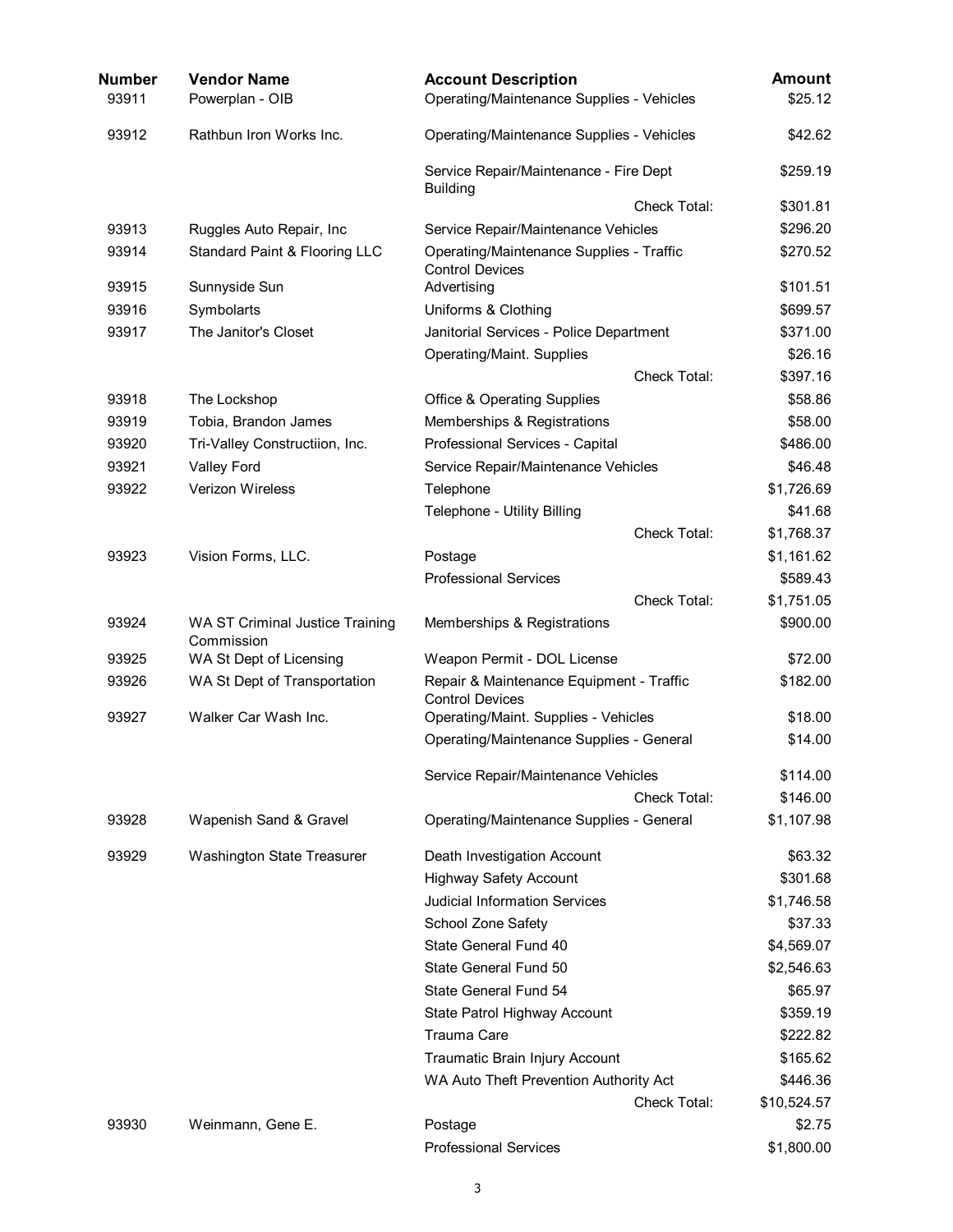| <b>Number</b> | <b>Vendor Name</b>                         | <b>Account Description</b>            | <b>Amount</b> |
|---------------|--------------------------------------------|---------------------------------------|---------------|
|               |                                            | Check Total:                          | \$1,802.75    |
| 93931         | Wells Fargo Vendor Fin Serv                | Photocopies                           | \$54.34       |
|               |                                            | Rentals                               | \$369.19      |
|               |                                            | Check Total:                          | \$423.53      |
| 93932         | Wells Fargo Vendor Fin Serv                | Rentals                               | \$223.22      |
| 93933         | Yakima County Auditor                      | Sewer System Imp - Construction       | \$105.50      |
| 93934         | Yakima County Department of<br>Corrections | Corrections Services Yakima County    | \$538.93      |
| 93935         | Yakima County GIS                          | <b>Professional Services</b>          | \$58.00       |
| 93936         | Yakima County Treasurer                    | <b>County Crime Victims</b>           | \$166.93      |
|               | <b>Grand Total</b>                         |                                       | \$162,691.46  |
|               |                                            | Accounts Payable Checks 93873 - 93936 |               |

I, the undersigned, do hereby certify under penalty of perjury that the materials have been furnished, the services rendered or the labor performed as described herein, that any advance payment is due and payable pursuant to a contract or is available as an option for full or partial fulfillment of a contractual obligation, and that the claim is a just, due and unpaid obligation against the City of Toppenish, and that I am authorized to authenticate and certify to said claim.

Debbie Zabell<br>Debbie Zabell, Administrative Services Director

June 23, 2021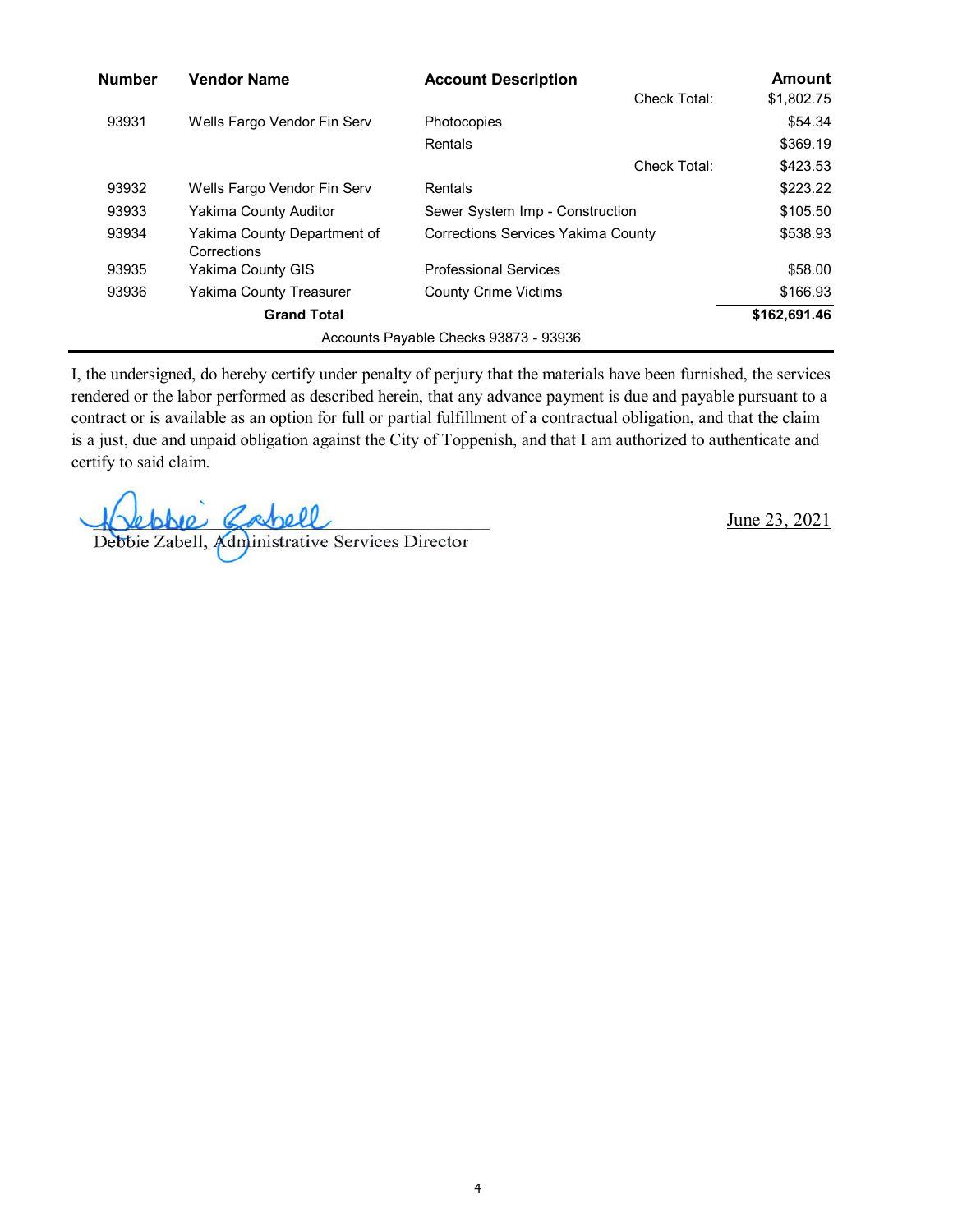

## **CITY OF TOPPENISH REQUEST FOR COUNCIL ACTION Agenda Bill No.:** 21-028

**Meeting Date:** June 28, 2021

**Subject:** Amending Toppenish Municipal Code Sections 13.48.040, 13.48.050 and 13.48.060 **Attachments:** Ordinance 2021-05 **Prepared by:** Victor Shaul, Permit Coordinator **Presented by:** Victor Shaul, Permit Coordinator **Approved for Agenda By:** Lance Hoyt, City Manager

## **Discussion:**

The city's sewer code was first established in 1912 and the water code was established in 1930. These codes were separate chapters within the Toppenish municipal code. Ultimately, the individual water and sewer chapters were combined and codified as Title 13 TMC - Water and Sewers. When this occurred, the original language was retained in the sections concerning the violations of the sewer code. This created an incorrect inference that they applied to the entire Title 13 TMC.

Similarly, the section allowing a civil penalty for the violation of the sewer code was inconsistent with that of the water code sections contained within the same title of the municipal code. The process and monetary penalty for violation need to be consistent within the same title. Further, the classification of the violation of the sewer code as punishable as a civil penalty is consistent with the legislative finding of the City Council as delineated in Section 2.90.005 TMC.

This ordinance corrects the oversight; making the violation of the sewer code specific to the sewer code sections and assesses a civil penalty for violation of such.

**Fiscal Impact:** None.

**Recommendation:** Motion to adopt Ordinance 2021-05, Amending Sections 13.48.040, 13.48.050, and 13.48.060 of the Toppenish Municipal Code.

**Alternatives: 1)** Do not adopt. **2)** Forward to Study Session for further review.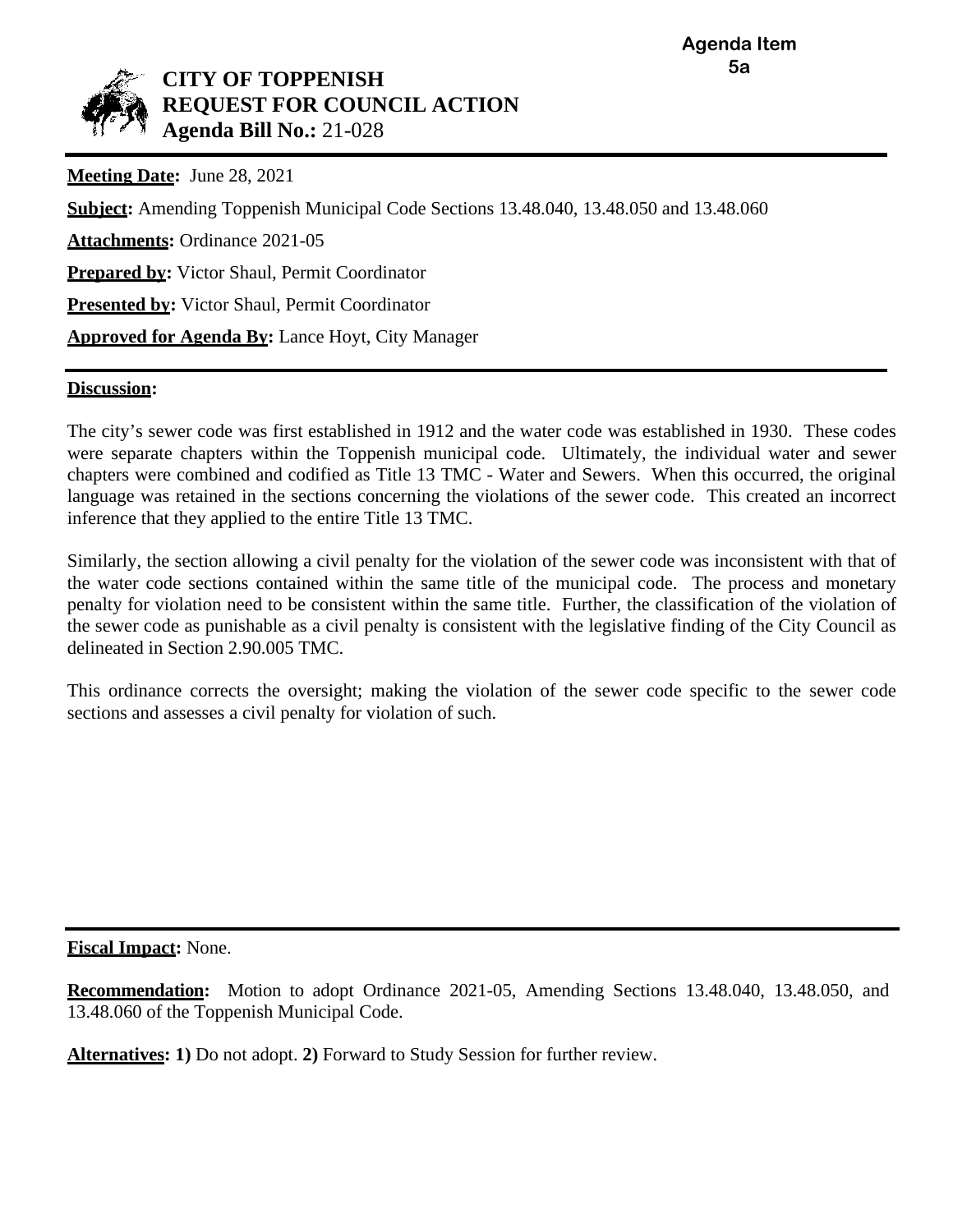#### ORDINANCE 2021-05

## **AN ORDINANCE OF THE CITY OF TOPPENISH, WASHINGTON TO AMEND SECTIONS 13.48.040, 13.48.050, AND 13.48.060 OF THE TOPPENISH MUNICIPAL CODE CONCERNING PENALTIES AND VIOLATIONS OF THE CITY'S SEWER CODE**

WHEREAS the Toppenish Municipal Code provides for penalties for violations of the city's water and sewer codes, and

WHEREAS the water and sewer codes were originally codified as separate chapters in the Toppenish Municipal Code, and

WHEREAS when the separate water and sewer chapters were combined into a single title within the Toppenish Municipal Code the penalties for violation of the sewer codes were not made specific to those chapters, and

WHEREAS the protection of the city's sewer system is deemed as equally vital as protecting the city's water system and the monetary penalty and process for violation of the sewer code should be the same as it is for the water code, and

WHEREAS City staff recommends clarifying the language concerning the violation of the city's sewer code,

NOW, THEREFORE, THE CITY COUNCIL OF THE CITY OF TOPPENISH WASHINGTON, DO ORDAIN AS FOLLOWS:

**Section 1.** Sections 13.48.040, 13.48.050 and 13.48.060 of the Toppenish Municipal Code are hereby amended to read as follows:

#### **13.48.040 Violation – Time for correction.**

Any person found to be violating any provision of the ordinance codified in this chapter except Chapters 13.28 through 13.40 13.42 TMC shall be served by the city with written notice stating the nature of the violation and providing a five-calendar-day time limit for the satisfactory correction thereof. The offender shall, within the period of time stated in such notice, permanently cease all violations.

#### **13.48.050 Continuing violation – Penalty.**

Any person who continues any violation beyond the time limit provided for in TMC Chapter [13.48.040](https://www.codepublishing.com/WA/Toppenish/#!/Toppenish13/Toppenish1348.html#13.48.040) TMC shall be guilty of a misdemeanor liable to the city for a civil penalty, and on conviction thereof shall be fined in the amount not exceeding \$300.00 for each violation.The amount of such civil penalty shall be a maximum of \$2000 per violation. Each day in which any violation continues shall be deemed a separate offense. The penal provisions imposed under this chapter shall not preclude the city from filing suit to enjoin the violation. The city retains all legal rights and remedies available to it pursuant to local, state and federal law.